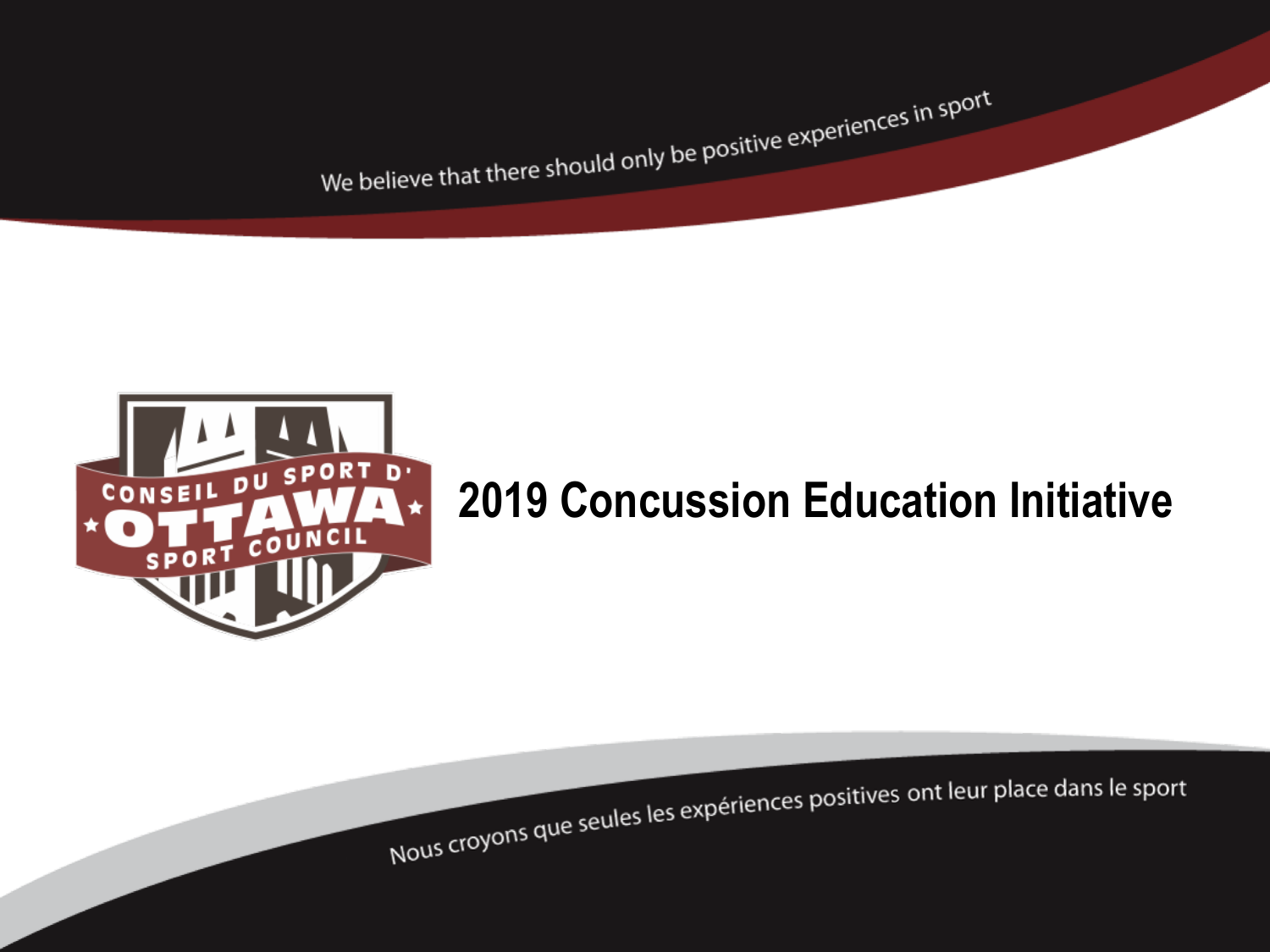

# Overview of Project

- **Problem:**
	- volunteers, coaches, and officials often have misconceptions about how to implement concussion protocol, including removal from and return to play
	- Ontario's Rowan's Law Advisory Committee recommended mandatory education to address this issue. While resources had been developed nationally to grow concussion awareness and spur action, these resources are not being effectively delivered at the grassroots level.
- **Project:**
	- Educational sessions for Ottawa community sport participants- athletes, parents, coaches, officials, volunteers and administrators
	- **Partners:** 
		- Parachute Canada curriculum
		- Sport Information Resource Centre (SIRC) resources/communication
		- Ontario Trillium Foundation (funder)
	- **Goal of Education:** 
		- enhance concussion knowledge
		- provide participants with the skills and confidence to effectively manage suspected concussions.
	- Effectiveness of project evaluated through surveys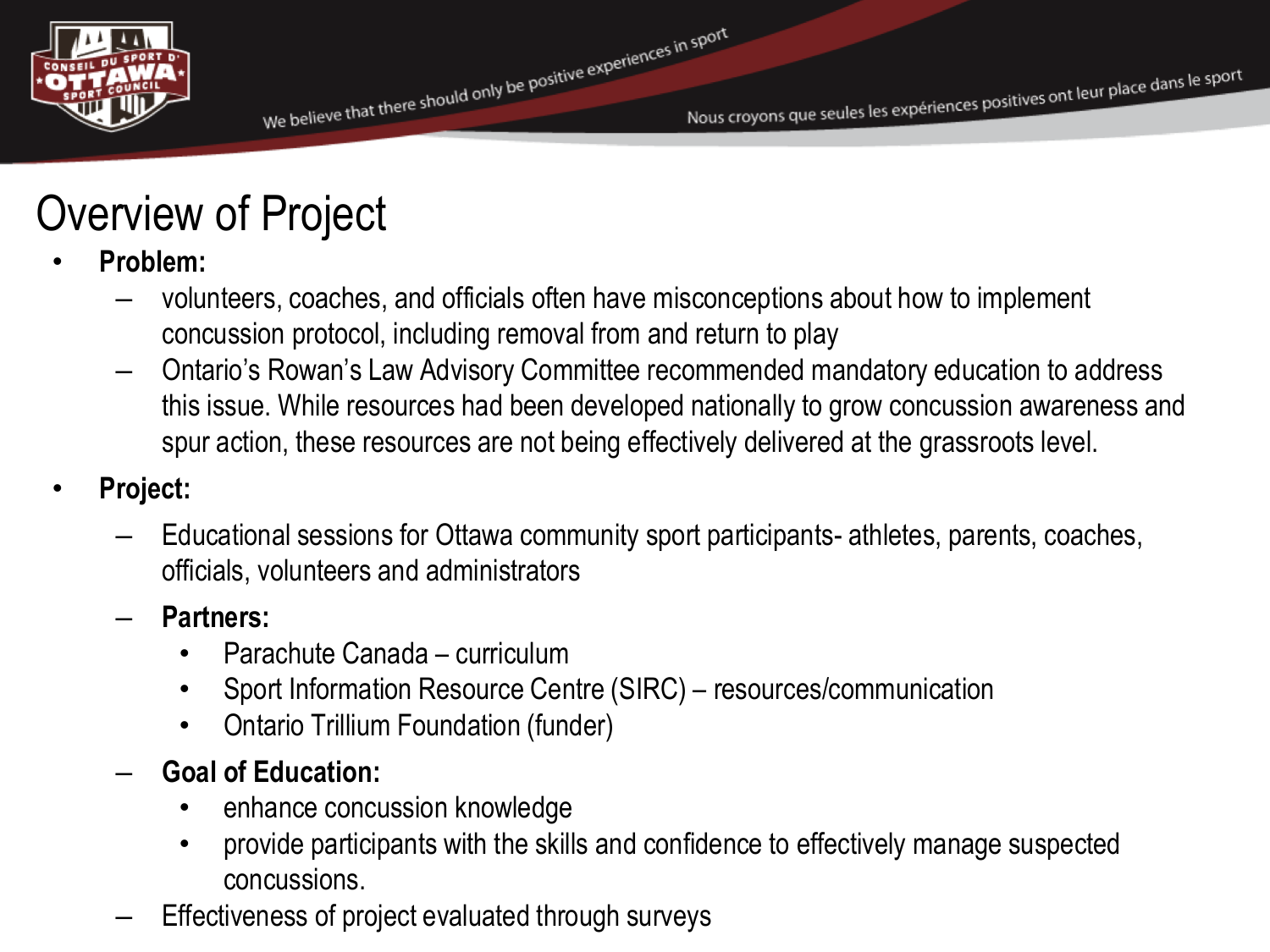

#### **Course Curriculum:**

• presentation content written to align with Canadian Harmonized Concussion Protocol recognized by the Government of Canada (Sport Canada), and **Rowan's Law** protocol requirements in Ontario.

#### **Learning Objectives:**

- ability to recognize the signs and symptoms of a possible concussion.
- understanding of how to respond when there is a suspected concussion.
- Understanding of the Return-to-Sport Strategy approach for concussion management

#### **Delivery Methods:**

- Community Sport Organization in person sessions- board members, coaches, athletes, parents, volunteers (January -March 2020) (18%)
- Virtual Sessions (Zoom) (March August 2020) (82%)
- Sessions offered in both languages
- Sessions delivered by trained facilitators with concussion expertise- physio and athletic therapists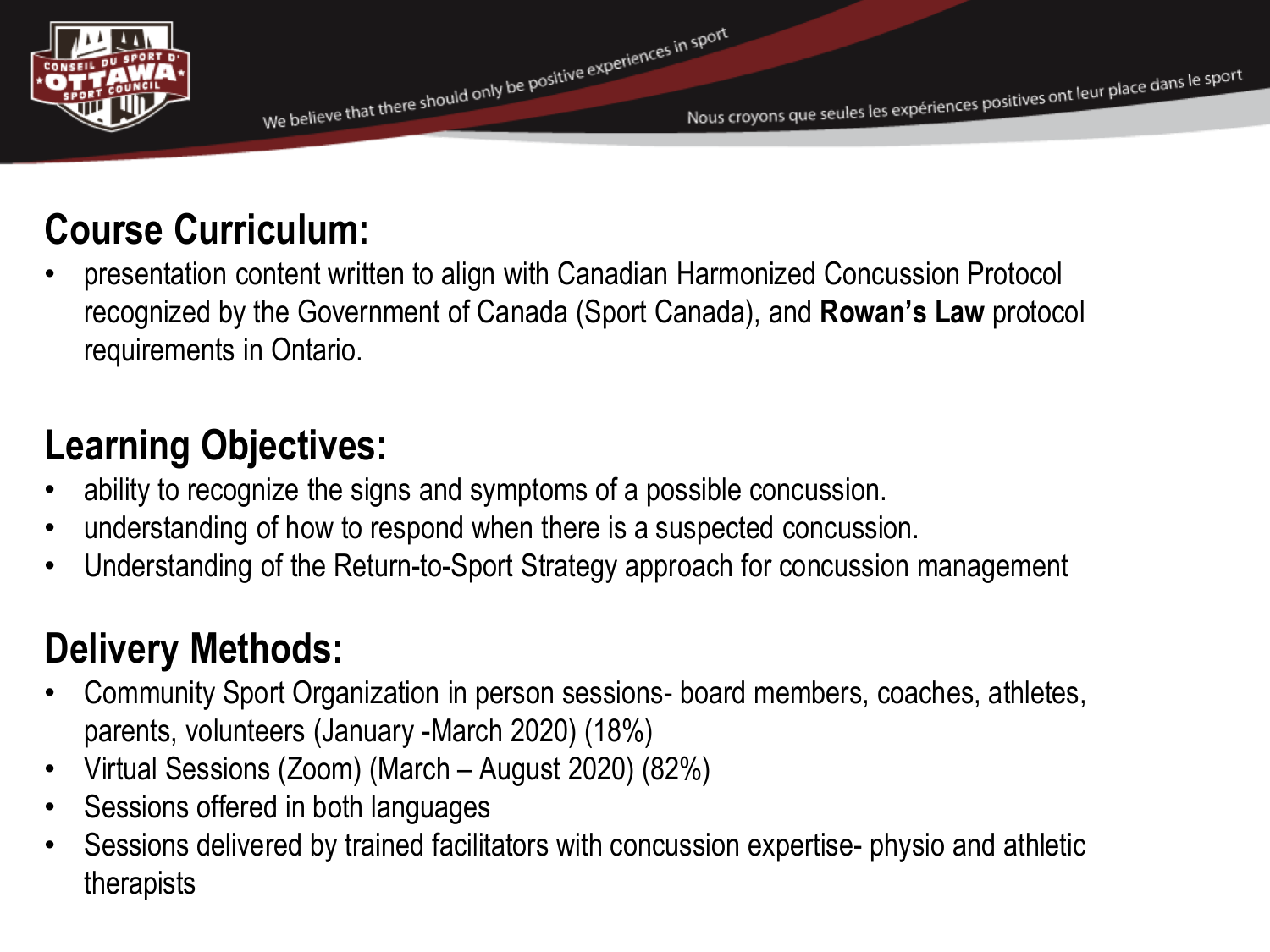

## **Results:**

- 26 sessions
- 478 participants
- All sessions delivered in English
- Evaluation- paper/online survey to measure achievement of learning objectives- survey response rate- 47% (63% in person, 43% online)

#### **Impact:**

- ability to recognize the signs and symptoms of a possible concussion- **+71%**
- understanding of how to respond when there is a suspected concussion- **+ 71%**
- understanding of the Return-to-Sport Strategy approach for concussion management- **+ 69%**

## **Legacy:**

• **Concussion Education Video-** Ottawa Sport Council YouTube Channel **(https://www.youtube.com/watch?v=WggWFMWtnf8&t=11s)**